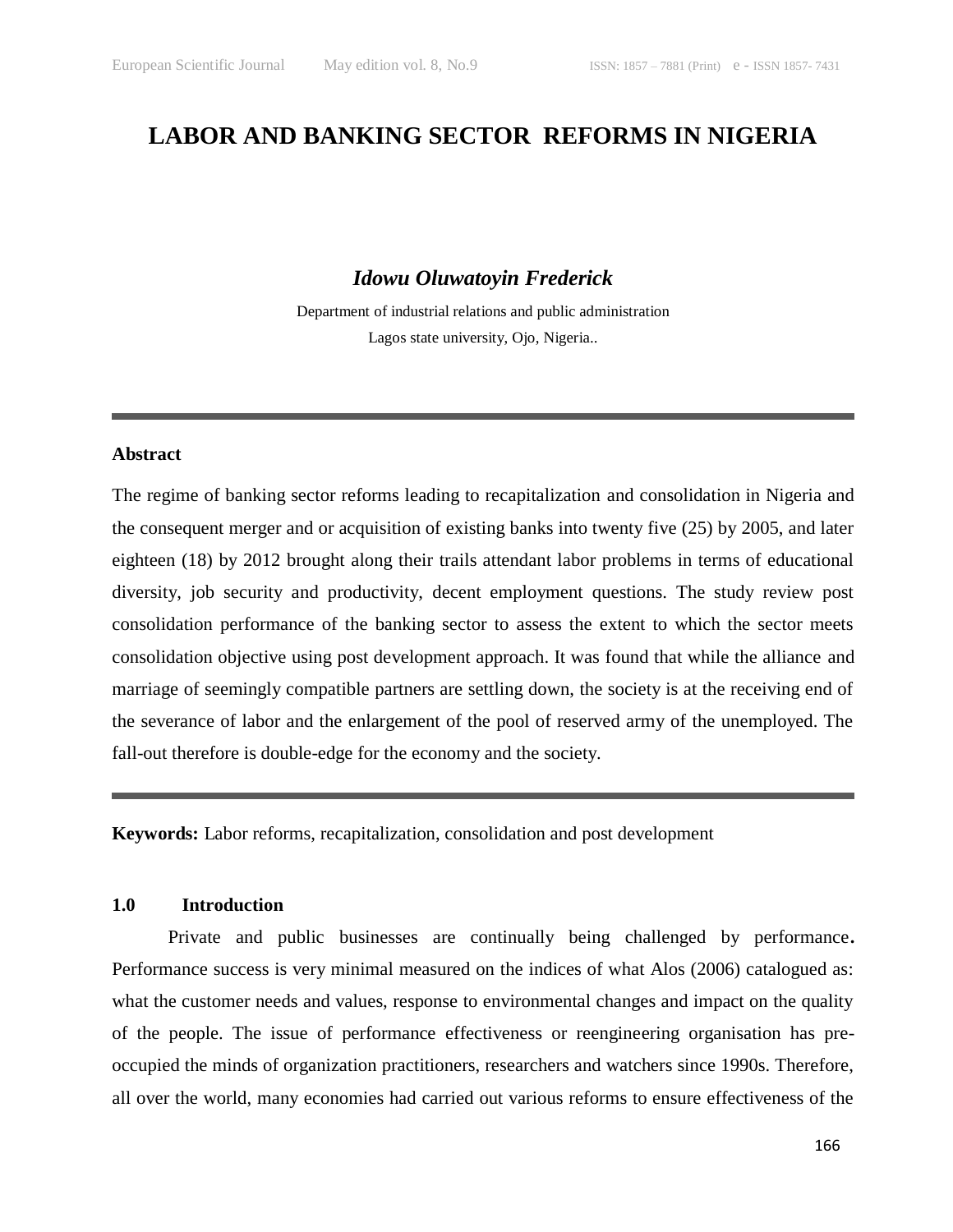real sectors. The performance revolution started in the private sector. Its effects spread to the public sector influenced by ideas from public management school.

Nigeria as a nation is not left out in this reform revolution to ensure quality of life for its citizenry. Legal and institutional frameworks were put in place to re-engineer the economy and the performance values of the real sectors. The blue print of the current reforms agenda is set out in the National Economic Empowerment and Development Strategy (NEEDS) document. Some of the reforms include (1)power sector reform; (2) ports reforms meant to ensure timely clearing of goods within forty eight hours (3) deregulation of oil and gas sub-sector to forestall perennial fuel scarcity; (4) deregulation in the telecommunication industry to reduce government participation, create employment and commerce (5) the banking sub-sector /recapitalization/consolidation to make it play its rightful role as the dominant sector of the economy in driving growth and development in other sector.

The current banking sector reforms captioned as recapitalization policy was issued out on Tuesday July 6, 2004. Capitalization is setting the capital base upon which a player can set up and be licensed to operate banking functions. It is setting a capital base which was given as twenty five billion naira (N25b) as at 2005. The former capital base was two billion Naira (N2b), which many banks could not even afford.

In Nigeria, empirical studies had been carried out on the relationship between banking reforms and economic growth (Balogun, 2007, Fadare, 2010); consolidation and macro economic performance (see Somoye, 2008); consolidation and adoption of e-banking (Ayo, Adewoye and Oni 2010; Chimeke, Evwiekpaefe, and Chete, 2006). The implication of banking reforms on labor has scarcely been researched.

The main objective of this study is to review the banking sector reforms  $2004 - 2011$  and the extent to which the objectives set are met and also, the implication of the reforms on labor as regards employment: security, decent employment, employees' satisfaction and the outcomes of these variables for the society.

### **2.0 Literature Review and Theoretical Framework**

Consolidation simply means to build on or improve to the extent of stability Adeyemi (2007) considers it to represent the idea of investment and the coming together of firms or enterprises as a single entity. In the banking sector of Nigeria the essence of banking consolidation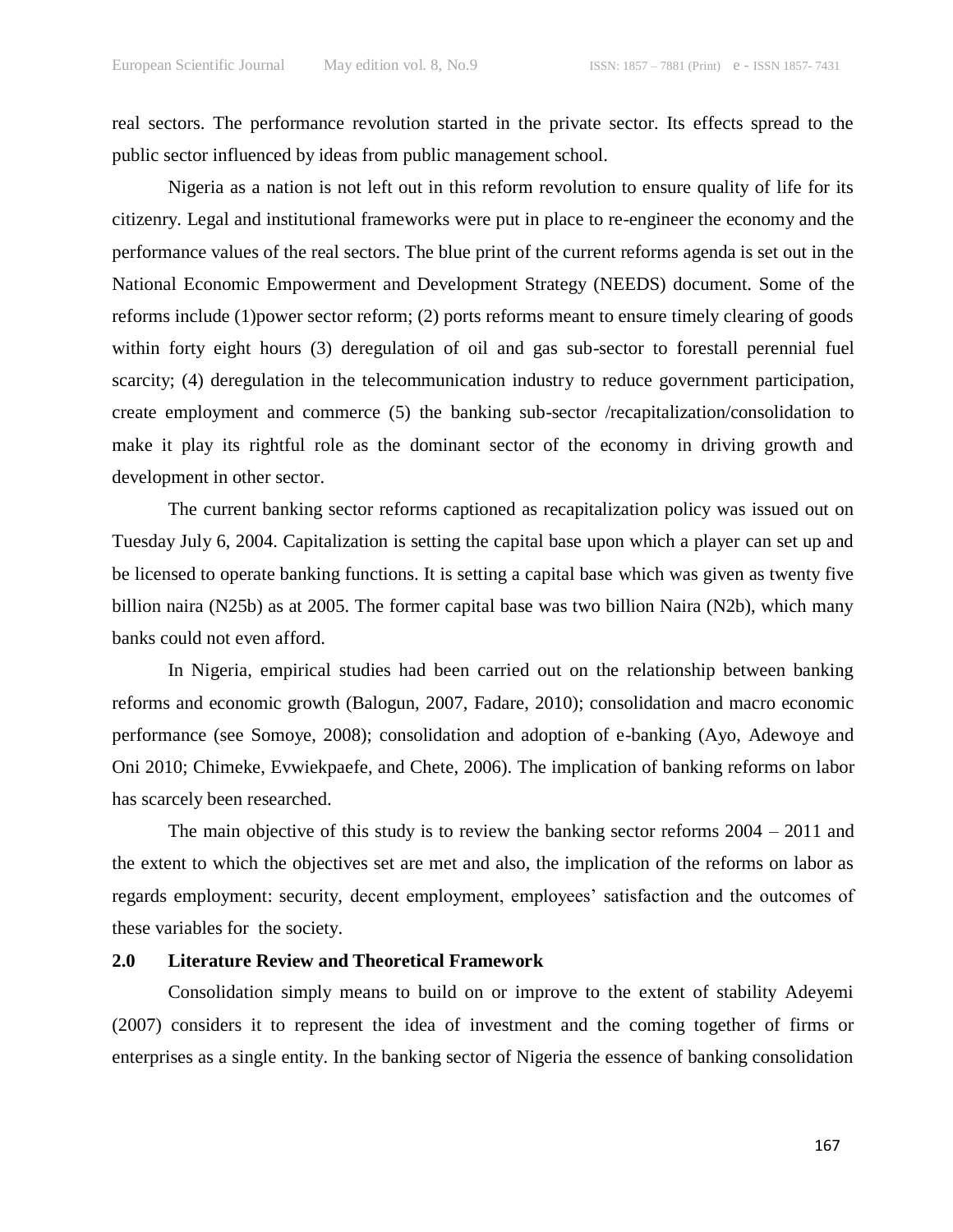is to reposition the nation's banking industry for global competitiveness and also to ensure a strong and reliable banking sector that will guarantee the safety of the depositors' money.

Consolidation as a means of reducing over capacity is doubtful (Somoye 2008). The effectiveness of banking sector consolidation as a remedy for financial stability and in correcting the defects in the financial sector for sustainable development had not been corroborated by similar exercise in Europe, America and Asia in the last decade (Somoye, 2008). Rather, crises and failures as depicted by credit crises and transatlantic mortgage financial turmoil erupted which, in Nigeria, seriously affected invested money values specifically, stock values. Rather than restructuring leading to reduction in over capacity as indicated by consolidation apologists, an improvement strategy that would accommodate the resources available and expand them is advocated by internally induced consolidation apologists. The banking sub-sector in Nigeria witnessed sharp drop in credit rate to the real sector which affected return on shareholders' fund (Adeyemi, 2007). Credit went more to foreign exchange rather than the real sectors. The capacity of real sector to generate employment weakened. The access of small and medium enterprises (SMES) and the informal sectors to credit also dwindled (Somoye, 2008; NDIC, 2008; CBN, 2008).

Structuring to the economists is adapting to the demands of increasingly global markets for greater efficiencies. Sociologist always view the social impact, specifically the social problems engendered by externalities which results in social disruption especially the negative effects on level of job security, commitment, psychological well being and turnover intentions.

The effect of these on organization efficiency, contrary to reformist postulation may be negative. Matanmi (2005) saw a yawning gap between the immediate or short term effects of economic reforms and the necessary ideals of job security. He concluded that the ability of reforms to create employment in the last one decade had been very few and far between. Adeyemi (2007) also agreed that banking reforms in Nigeria resulted in job loss, variance level of compensation and remuneration package for different merging groups and board room squabbles among cliques of the merging banks.

#### **2.1 Theoretical Framework**

Post development approach is a reaction to the dilema of development. Instead of abundance, discourse and strategies of development produce its opposite: underdevelopment and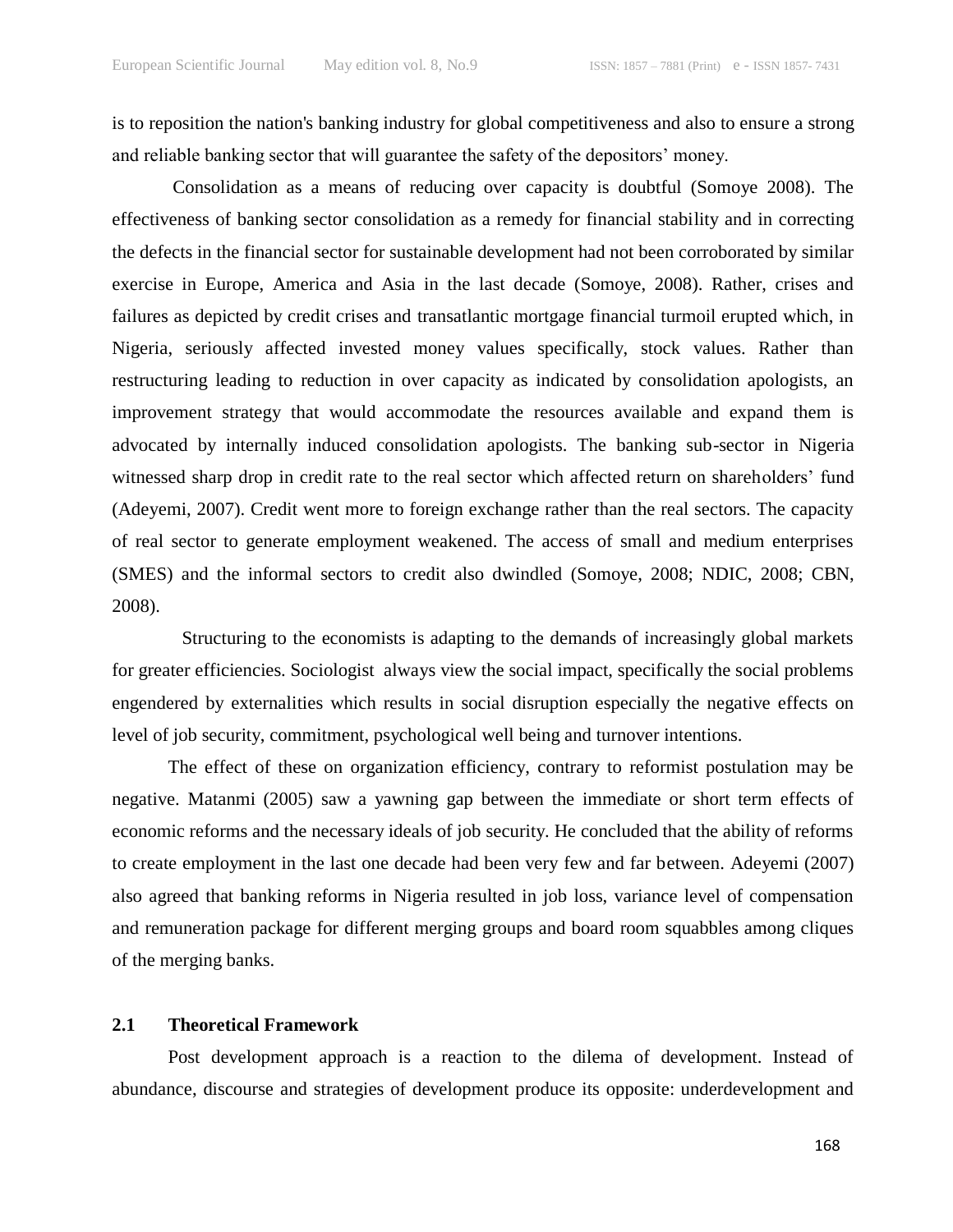impoverishment, untold exploitation and repression. (Sidaway 2008). The post development apologist claim that change brought about by modernity or driven by the west would always meet with disillusionment on the part of the people of developing countries.

#### **2.2 Banking Sector Reforms in Nigeria**

Banking operations began in 1892 owned mainly by expatriates (Somoye, 2008). They remained however unregulated until 1952 (Fadare, 2010). There were expansions with indigenous ownership by 1950s. However, many of the banks failed between 1947 and 1952. The first regulation of banks was put in place by Banking Ordinance of 1952. This was ineffective as there was no Central Bank until 1958 to carry out supervising or control measures.

Bank ownership structure shifted by 1970s with indigenization decree. This allows more Nigerian investment in the banking industry. The Nigerian enterprises promotion Decree (NEPD) limits foreign ownership of Nigerian businesses to 60% in 1972 and 40% in 1976. The 1990's reform allowed for 100% individual ownership which was a shift from existing 10% for individual ownership and 30% for corporate ownership. This led to the proliferation of banks.

Banking sub sector recapitalization policy was issued out on Tuesday, July 6, 2004. Capitalization is setting the capital base upon which a player can set up and be licensed to operate banking functions. Recapitalization is setting a new capital base. The essence is to consolidate the sector to enhance competitiveness and capacity to play important role of financing investment (Somoye, 2008). Consolidation which may result in increase in bank size through merger and acquisition has the potential of increasing bank returns through increase revenue and cost efficiency gains. It may also reduce industry risks through the eliminations of weak banks and create better diversification opportunities (Furlong, 1998).

Recapitalization policies set twenty five billion Naira (N25b) as the new minimum capital base for banks operating in Nigeria. The former capital base was two billion naira (N2b) and many banks could not even meet this. The objective of recapitalization is captured in the governor of Central Bank of Nigeria (CBN) Charles Soludo's words thus "the banking reform is to:

- (1) reposition the nation's banking industry for global competitiveness;
- (2) ensure a strong and reliable banking sector that will guarantee the safety of the depositors money;
- (3) play active development role in the nations' economy;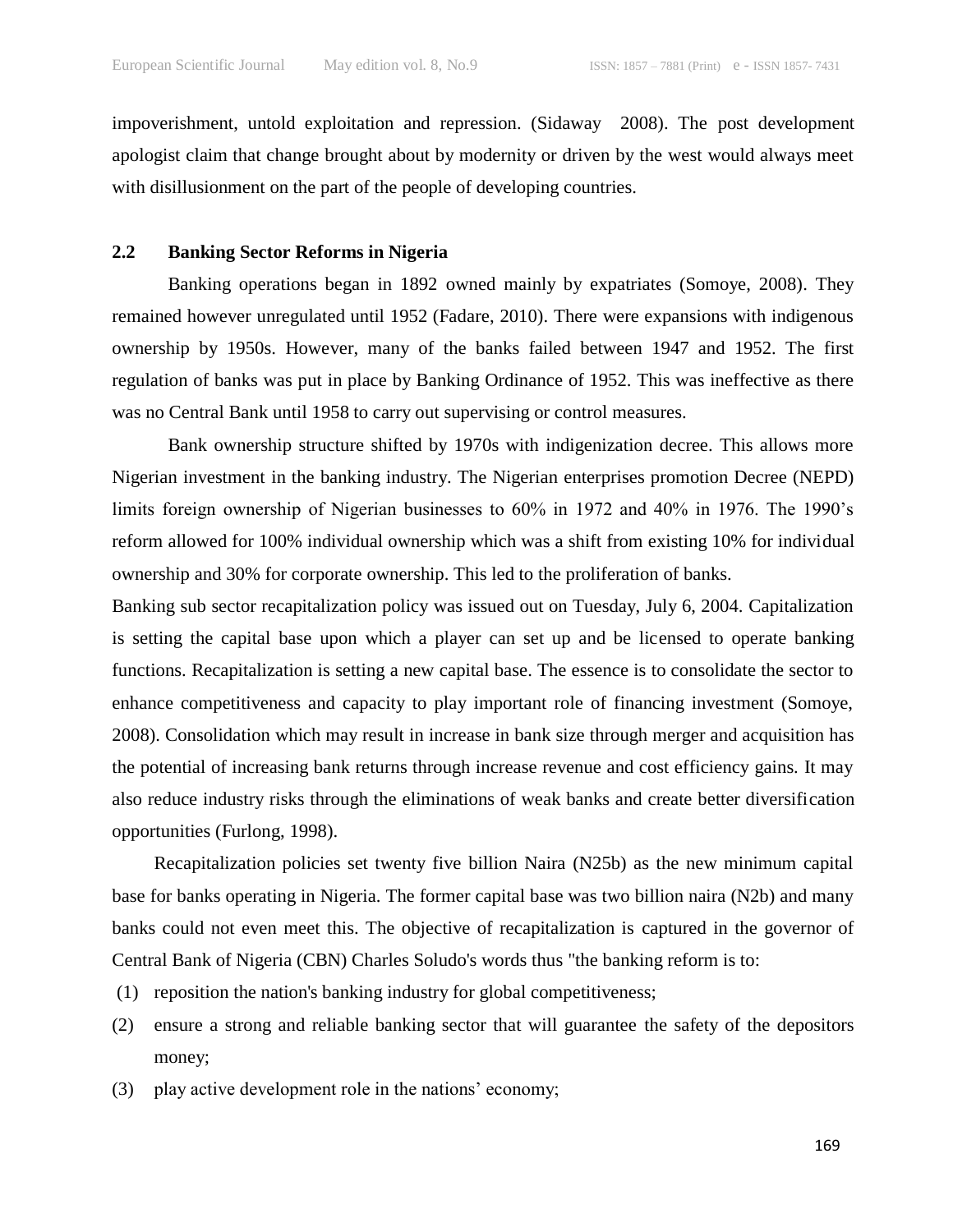- (4) make the banks less dependent on public sector fund, and
- (5) be capable of financing the real sector (New Age Apri17, 2005).

A time frame of eighteen months terminating in December 25, 2005 was set for prospective player to meet the capitalization line. To facilitate compliance the following "carrots" were offered by CBN. Banks that met the deadline shall:

- (1) deal in foreign exchange;
- (2) take public sector deposit;
- (3) be recommended to fiscal authorities to collect public sector revenue, and;
- (4) manage part of Nigeria external revenue. (New Age April 12, 2005);

Furtherance to this, nine billion Naira (N9b) loan write off was offered for weak banks to make them attractive for acquisition so as to protect the system, the depositors, and employees as a results of liquidation.

### **2.2.1The Need for reform:**

The Banking sector is one of the dominant sectors of the economy. It serves as the engine of growth for the real sector financing, Its stability and strength and consolidation will to a large extent influence other sectors. Any policies in the banking sector including its activities affect the micro-economic situation and acting as consultant with qualitative advice to the customers will drive the economy as it were.

An inventory of Nigerian banks between 1994 and 2001 as revealed by Nigerian Deposit Insurance Corporation shows that (NDIC, 2004; National Mirror 2005).

- (1) A total of thirty five (35) licensed banks went into distress and were eventually liquidated. Out of these, thirteen (13) were commercial banks eighteen (18) merchants and one (1) cooperative
- (2) The loss to depositors was two billion naira (#2.5b)
- (3) Four thousand (4000) workers lost their job. Omeife (2005) calculated that an average of 3 banks per year was liquidated. That is spanning the period of eight years.

The liquidation was as a result of in-effectiveness and inefficiency arising from (1) financial fraud, (2) insiders' credit abuse resulting in huge non-performing credit, (3) low quality manpower, (4) inefficiency of management, (5) inaccurate reporting and non compliance with regulatory requirements(6) low aggregate credit as percentage of the GDP to the domestic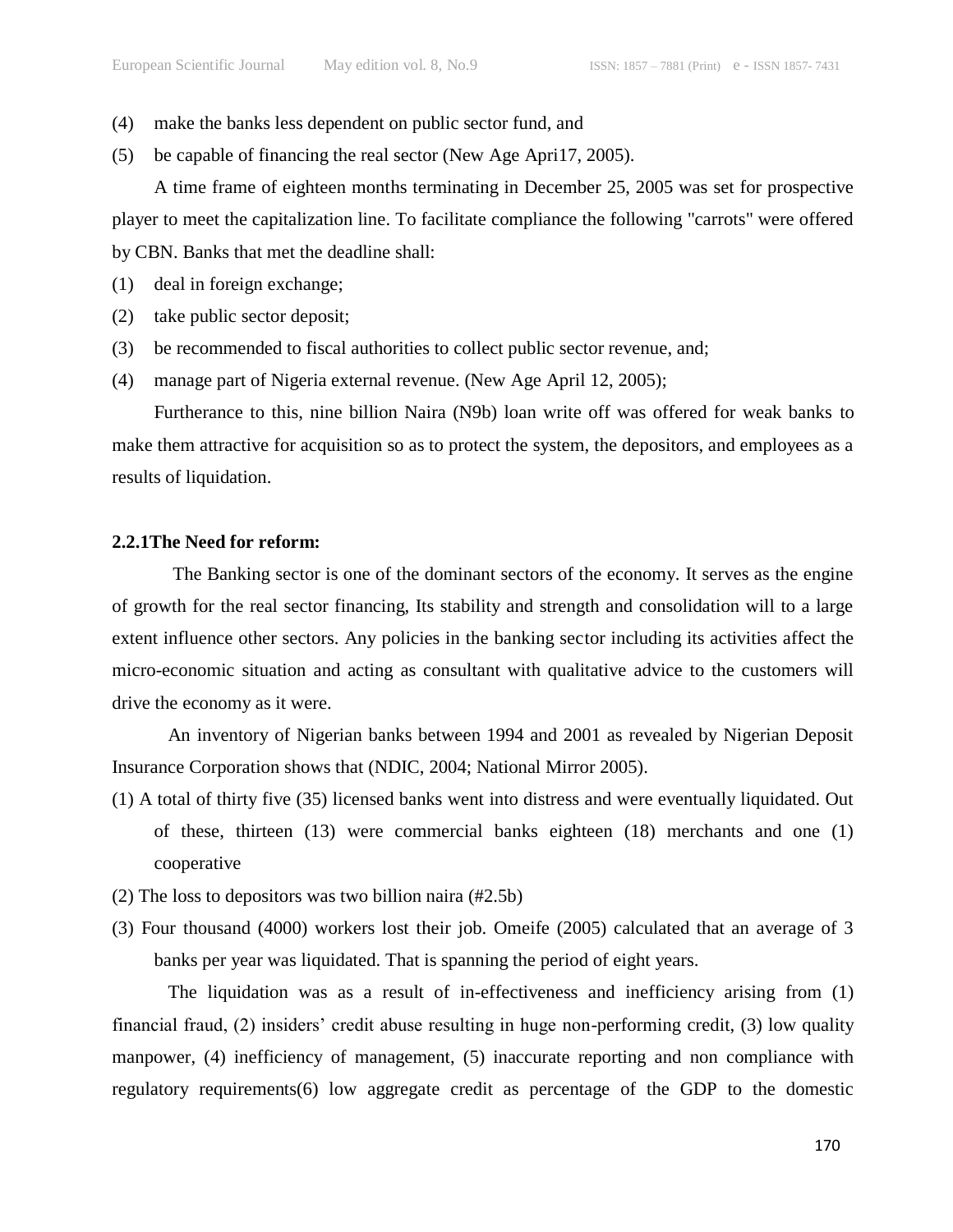economy (20%) Idowu,2006; Adeyemi, 2007; Cowry research, 2009). By 2005 the following were the status of the banks in terms of their standing

| <b>Category</b> | 2001 | 2002 | 2003 | 2004 |
|-----------------|------|------|------|------|
| Sound           | 10   | 13   | 11   | 10   |
| Satisfactory    | 6.3  | 54   | 53   | 51   |
| Marginal        | 8    | 13   | 14   | 16   |
| Unsound         | 9    | 10   |      | 10   |

#### **Table 1**

### *Source: CBN reports and statement of accounts 2004*

The impacts of these on the economy include the following:

- (1) There is sociological implication for the social nets of the sacked workers and the multiplier effects on other real sectors Social nets is the web of relationship established by an individual. In African setting, they include lots of extended family members that are dependent on such workers and which he/she in turn provides financial supports.
- (2) The confidence depositors have in banking system waned.
- (3) The economy became depressed as a result of loss of money.
- (4) Increased unemployment was witnessed.

The loss of deposit definitely stalled other businesses and the spiral effect can only be imagined.

At the announcement of the banking consolidation, not more than few banks could go it alone. Therefore, merger and or acquisition were necessitated.. The existing eighty nine banks went through the process of merger and or acquisition, and twenty five banks eventually emerged by December 25, 2005 deadline.

Table 1 shows the merged banks and their capital base.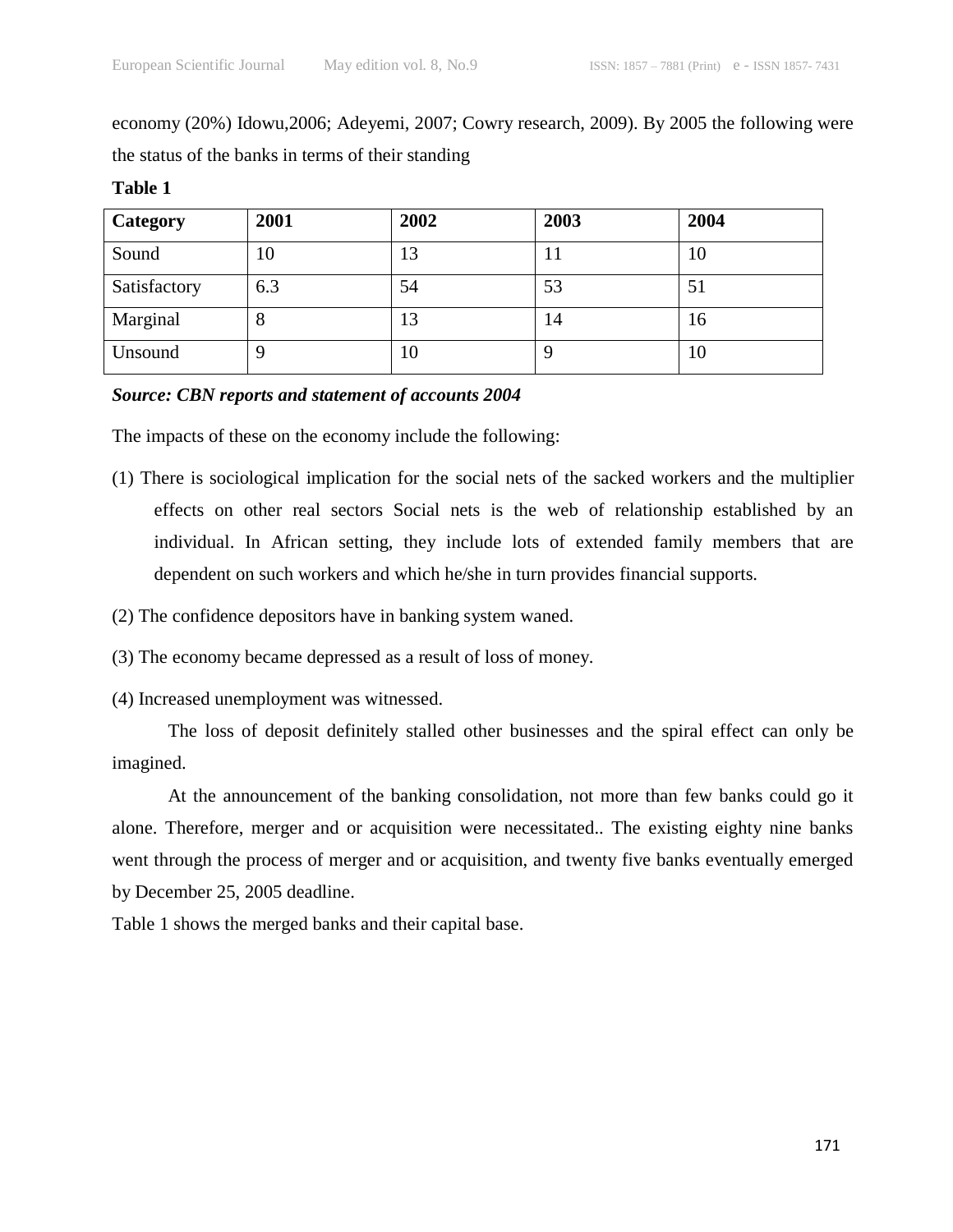## **Table 2**

| S/N            | <b>GROUP</b>                | <b>MERGING BANKS</b>                                 | <b>COMBINED</b><br><b>ASSETS</b> |
|----------------|-----------------------------|------------------------------------------------------|----------------------------------|
|                |                             |                                                      | DEC. 2005, 'N' BILLION           |
| $\mathbf{1}$   | Access                      | Access bank, Marina Int'l Capital Bank               | 28.5                             |
| $\overline{2}$ | Afribank                    | Afribank, Afribank Merchant                          | 29                               |
| 3              | Diamond                     | Diamond, Lion Bank                                   | 33.25                            |
| $\overline{4}$ | Eco Bank                    | Eco bank                                             | Over 25                          |
| 5              | <b>Equatorial Trust</b>     | <b>Equitorial Trust, Devcom</b>                      | 25                               |
| 6              | <b>FCMB</b>                 | FCMB, COOP Dev. NAMB Ltd                             | 30                               |
| $\overline{7}$ | Fidelity                    | Fidelity, FSB Int'l, Manny                           | 29                               |
| 8              | <b>First Bank</b>           | First Bank, FBN Merchant, MBC Int'l                  | 44.62                            |
| 9              | <b>First Inland</b>         | First Atlantic, Inland, IMB Int'l NUB Int'l          | 28                               |
| 10             | <b>Guaranty Trust</b>       | <b>Guaranty Trust Bank</b>                           | 34                               |
| 11             | <b>IBTC Chartered</b>       | <b>IBTC, Regent Banks</b>                            | 35                               |
| 12             | Intercontinental            | Intercontinental, Equity, Global, Gateway            | 51.7                             |
| 13             | Nigeria Int'l Banl          | Nigeria Int'l Bank (City Group)                      | 25                               |
| 14             | Oceanic Bank                | Oceanic Bank and International Trust                 | 31.1                             |
| 15             | Platinum                    | Platinum Bank & Habib Bank (Bank PHB)                | 26                               |
| 16             | Skye                        | Prudent Bank, EIB International, Cooperative         | 37                               |
|                |                             | Bank, Bond Bank & Reliance Bank                      |                                  |
| 17             | <b>Spring Bank</b>          | CITI, ENS Inter. Bank, Guardian Express Bank Over 25 |                                  |
|                |                             | ACB Inter Bank, Omega Bank, Fountain Trus            |                                  |
|                |                             | Bank & TRANS, International Bank.                    |                                  |
| 18             | <b>Stanbic Bank</b>         | <b>Stanbic Bank</b>                                  | 25                               |
| 19             | Standard                    | <b>Standard Chartered Bank</b>                       | 26                               |
|                | <b>Chartered Bank</b>       |                                                      |                                  |
| 20             | United Bank<br>$\mathbf{o}$ | UBA, and Standard Trust Bank                         | 50                               |
|                | Africa                      |                                                      |                                  |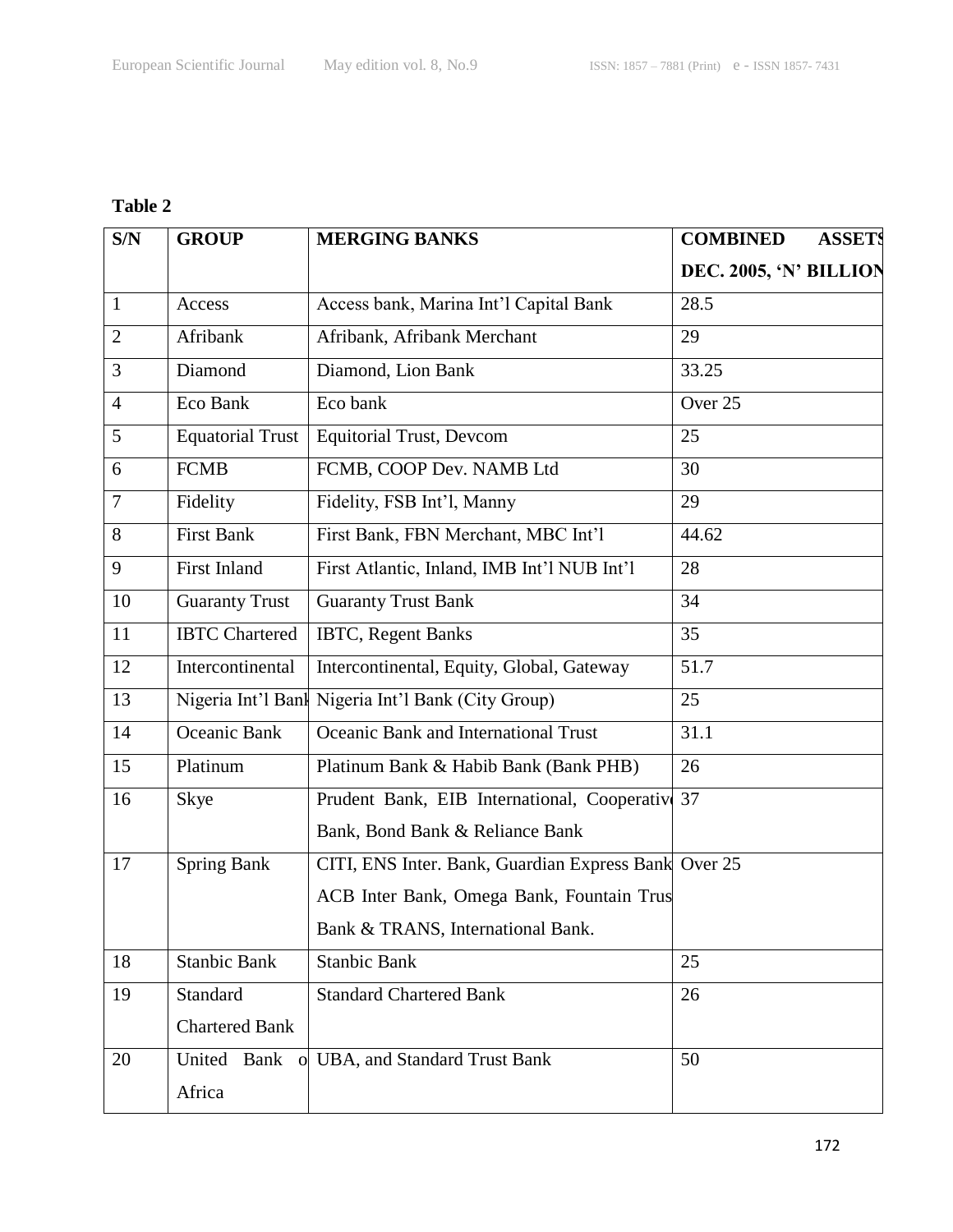| 21 | <b>Sterling Bank</b> | Magnum Trust Bank, NAL Bank, Indo-Nigeri 25   |      |
|----|----------------------|-----------------------------------------------|------|
|    |                      | Bank & Trust Bank of Africa.                  |      |
| 22 | <b>Union Bank</b>    | Union Bank, Union Merchant, Board Bank and 58 |      |
|    |                      | Universal Trust Bank                          |      |
| 23 | <b>Unity Bank</b>    |                                               | 30   |
| 24 | <b>WEMA Bank</b>     | <b>WEMA &amp; National Bank</b>               | 26.2 |
| 25 | <b>Zenith Bank</b>   | Zenith                                        | 38   |

*Sources: Compiled from CBN Press Release (3/1/06), Financial Standards (16/1/06), and the Comet (3/1/06).*

### **2.3 Post Consolidation**

The Nigeria society woke up by August 14, 2009 to find out that the banks were not stable after all. The Central bank of Nigeria (CBN) intervened again purportedly to save the banking industry from imminent collapse. Five Banks were identified for rescue as a result of poor capital adequacy, high risk assets poor corporate governance tending towards CEOs corruption; erosion of share holders fund, high liquidity ratio and credit crises. Whereas the twenty five (25) banks that passed the recapitalization test were declared sound in 2005, by 2006, ten (10) were declared sound, five (5) satisfactory five (5) as marginal and five (5) unsound (CBN, 2006). Corporate governance crises, sharp practices, and corruption were also alleged. Asset Management Corporation of Nigeria (AMCON) was set up to manage the toxic debt or non performing loan (NPL) of ten (10) unsound banks. About N680b was injected into these banks and then top executive changed. As at 2011, three of the banks were nigerianized and their names changed. This suggests the inability of consolidation to ensure risk control, transparency and accountability among many of the banks. Two other banks intercontinental and oceanic were acquired by Access bank and Ecobank respectively by 2010.

### **3.0 The Effects of Banking Sector Consolidation on labor and the Economy**

Banking sector consolidation through recapitalization, has these attendant economic benefits (1) The process of recapitalization and the consequent merger and or acquisition engendered many of the banks to get registered with the Nigerian Stock Exchange (NSE) and therefore get listed (publicly quoted). Ownership of the banks became widened and public. Many Nigerians can now own some stakes in the banking sector rather than private ownership that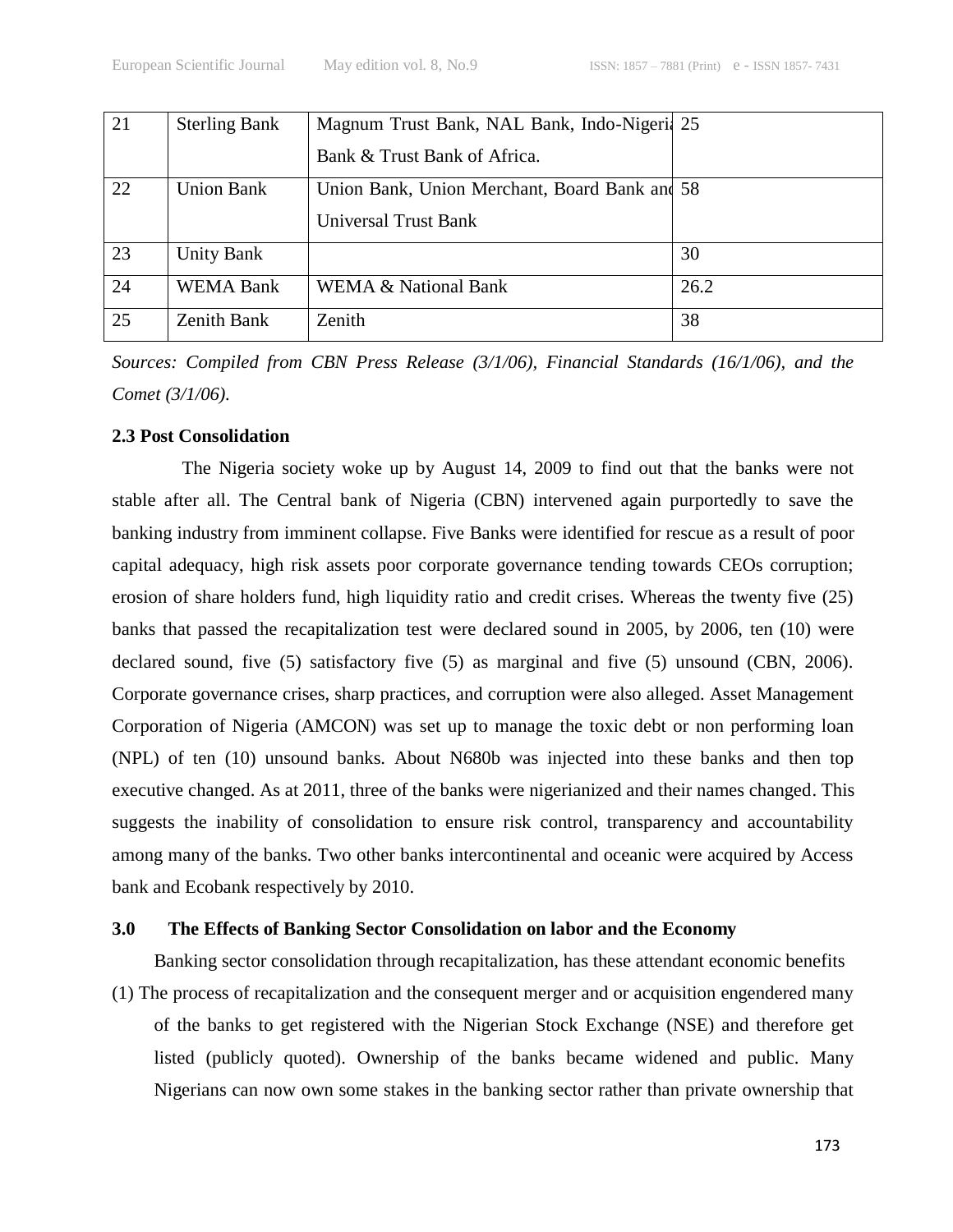were the pictures of many banks pre consolidation era. This demands that the various boards become more responsive and alive to their responsibilities.

- (2) Banks were able to shore up their shares, boosting both individual and corporate investments. Locally and internationally; about \$652million of foreign direct investment (FDI) was attracted (Fadare, 2010).
- (3) Banking restructuring and strategy that are information and communication technology (ICT) driven; a shift from the manual to automated systems involving the use of various e-banking and e-payment systems. There has been users' acceptance of this because of their convenience, time savings and they also meet transaction needs (Adesina and Ayo, 2010). It has also led to the flexibility of business on the part of the banks.
- (4) Enhanced customer relationships through creation of facilities and instruments that enable easy banking. Intending customers can operate their accounts through telephone 24 hours a day, seven days a week, and even on public Holidays (GT Bank 2006/2007 Interim Reports)
- (5) Best practice which have earned some of the banks conferment of the International Standard Organization (ISO) 9001: 2000 certification award by the Standard Organization of Nigeria (SON)
- (6) The waned confidence of the public in the banking sector is changing for the positive as shown in the average deposit rise post consolidation from 10,482.36b Naira in 2004 to 188,478.5b Naira in 2006. (See table 3).

### **Table 3**

### **Pre and post consolidation performance of the Nigerian Banks**

| Macroeconomic indications N'm2004a    |           | N'm2005b  | N'm2006b  | $\%$<br>charge         |
|---------------------------------------|-----------|-----------|-----------|------------------------|
|                                       |           |           |           | measure/decrease (-) o |
|                                       |           |           |           | differences $(D) (+)$  |
| Average deposit $(N'm)$               | 10,482.36 | 85,007.13 | 18,478.55 | $+1690.0500$           |
| Average networth $(N'm)$              | 7,708.73  | 19708.88  | 38,831.31 | $+403.73%$             |
| Credit to the private secto 311,646.8 |           | 445,008.9 | 525,482.0 | $+68.87%$              |
| to private sector growth rate 26.6    |           |           | 27.82     |                        |
|                                       |           |           |           |                        |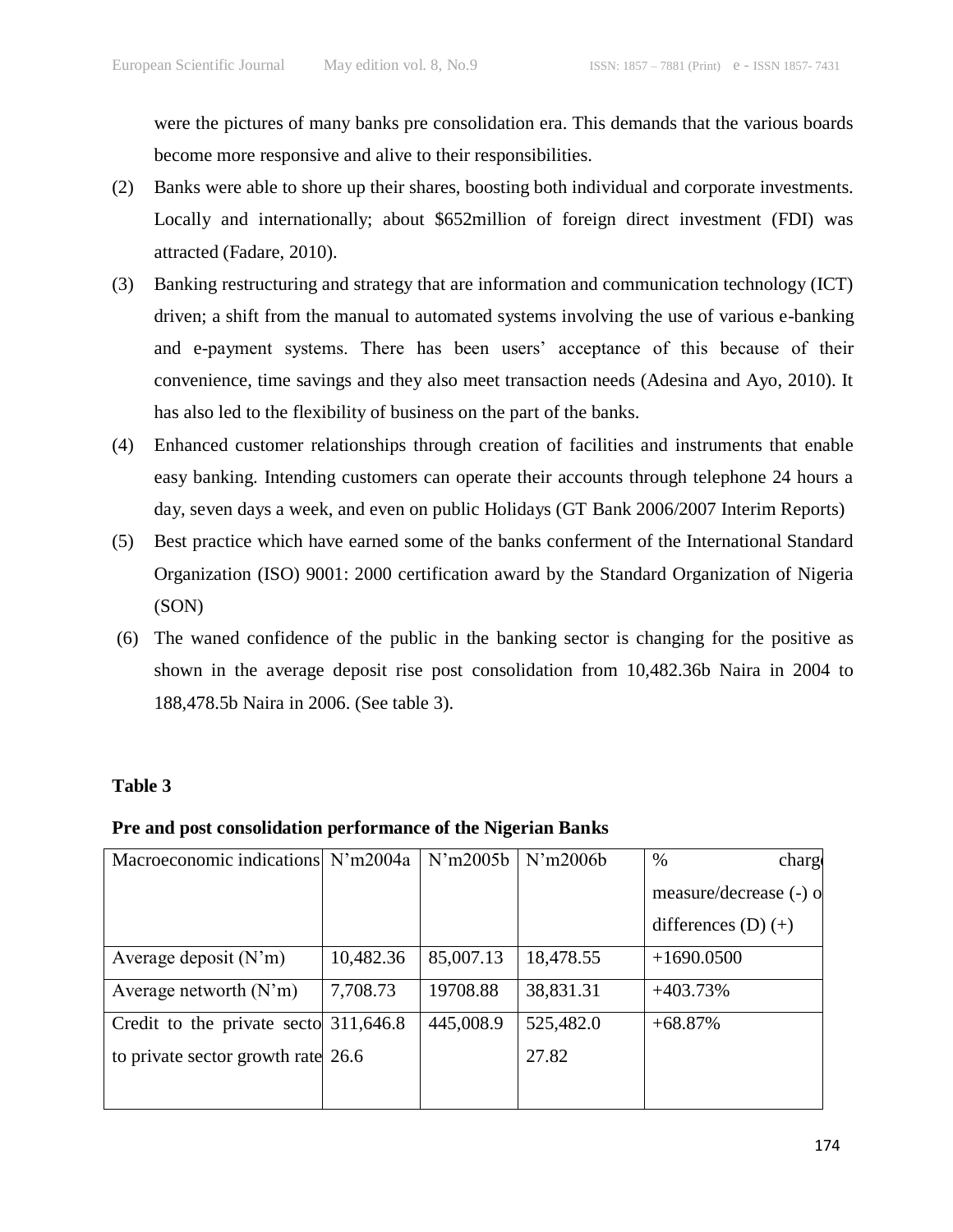| Return on equity %   | 35.28 | 30.8  | 11.4  | $+0.18$ (D)  |
|----------------------|-------|-------|-------|--------------|
| Assets utilization % | 33.62 | 12.72 | 11.04 | $-24.16$ (D) |

### *Source: CBN 2006 Publication Somoye, 2008*

- (7) Real sector -financing especially the financing of small and medium scale's enterprise (SMEs) GTBank for instance sets aside #2.b for this purpose, though this is not adequate.
- (8) Competitiveness: Narrowing down the numbers of the existing bank evokes creativity, innovativeness service delivery, creating strategy to make the banks stay afloat in the competitive environment. The net-worth of banks grew by +403.73% between 2004 to 2006 (see table 3 above).
- (9) Banking performance are also gaining the confidence of the regulatory agency as some of the banks are concluding arrangement to manage Nigeria external reserves (Idowu, 2006).
- (10) Banking culture is gradually expanding all over the country as the banks are expanding their point of presence. The cashless culture that will become a culture in 2013 will further reinforce this.

### **4.0 Banking Consolidation: Challenges**

The process of recapitalization and post consolidation in Nigeria brought along its trail merger and acquisition. The following become unresolved issues. The issues can be categorized as pre and post consolidation.

### **4.1 Pre-Consolidation**

(1) **Unemployment**: Rationalization during merger created unemployment. While it was not possible to confirm the number of workers disengaged as a result of the exercise (as at the time of writing this paper), the unconfirmed number has been said to be high. It is not possible though to have two Chairmen or two Managing Directors, etc,, It has not been however proved that banking sector had been adequately staffed. Efforts could be made to retrain workers for other challenges. The disengaged workers are burdens to the society, lowers national productivity, increased poverty, stress, and other psychological problems (Idowu, 2006).

(2) **Reneging on Collective Agreements**: Many banks' managements reneged on their collective agreement with the Unions. First Bank of Nigeria (FBN) for instance, sacked 1200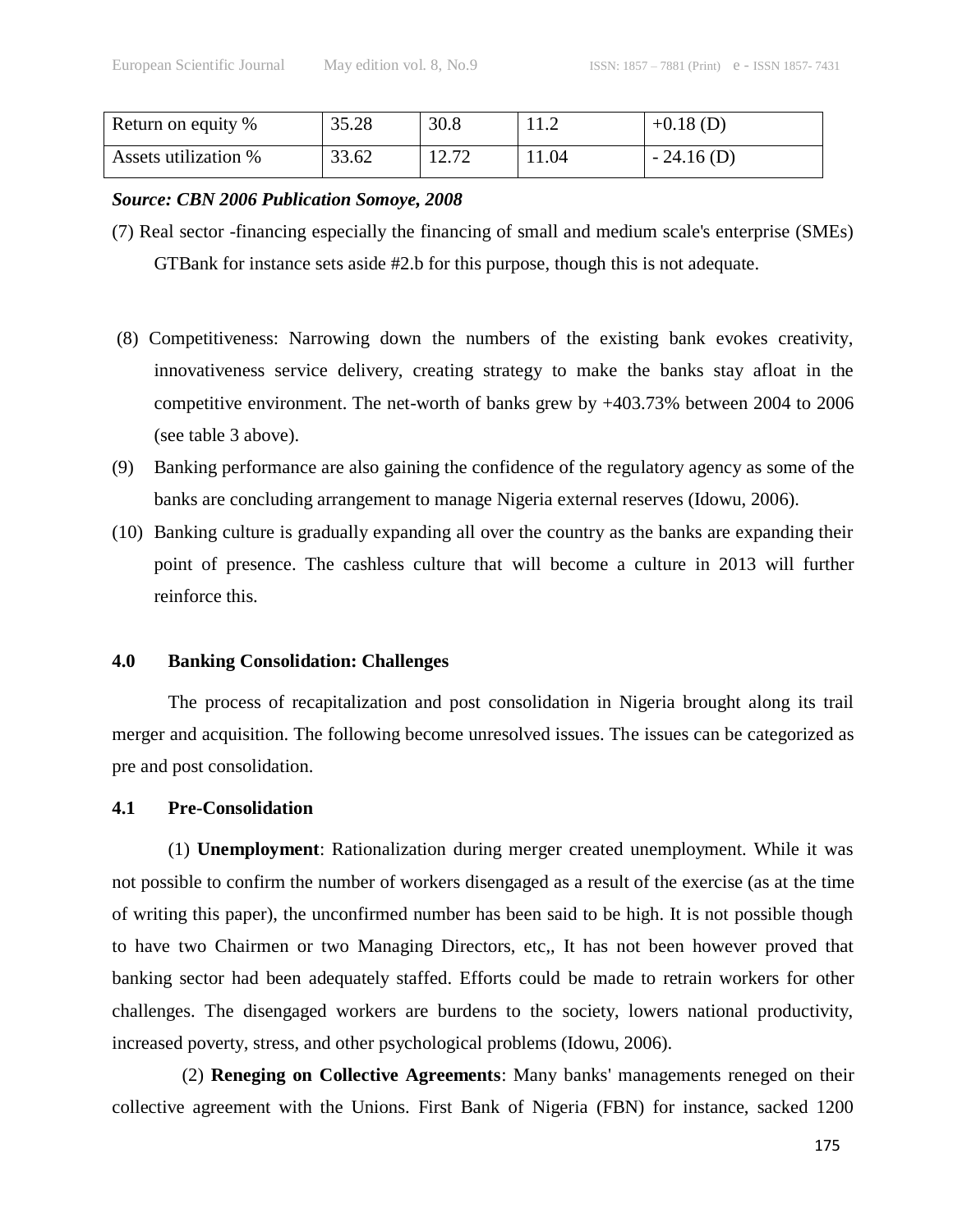workers (New Age April 7, 2005). The Association of Banks, Insurance and Financial Institution (ASSBIFI) reacted by accusing the management of being insensitive and confrontational to organized labor in the country through its inconsistencies.... It also accused the management of not consulting with it in line with earlier agreement on declaring redundancy. Also, the merger arising from UBA and Standard Trust promised that no members of the two banks would be retrenched. This has not been so. Many Higher National Diploma HND holders and ' contract staff had not been given full employment.

(3) **Diversity issues**: The gulf between Higher National Diploma (HND) and Bachelors Degree holders reared its head. The HND holders were the first to be rationalized at the conclusion of the merger exercise. This has no regard for performance level of the individuals, and all other factors besides educational background that account for individual performance; factors like reward system, organization structure, organization supports (adequate tools, motivation and leadership styles).The society suffers as the pool of unemployment widened. Admission seeking into Polytechnics nosedived. Sectoral allocation to this sub sector also becomes a waste (Idowu, 2006).

### **4.2 Post Consolidation**

**(1) Perceptions of uncertainty and insecurity of tenure** pervade banking landscape among the workers. This is because rationalization exercise is still on. The consequence of this is less commitment and higher propensity to quit. Many workers have already changed jobs to other sectors due to this factor. The fraud in Nigeria banks had been correlated with high level of job insecurity Omoife (2012) found that disengaged workers vent their anger on the banks using their knowledge of the workings of the banking hall to defraud banks The fraud ran into N189b. This would go a long way in capacity building and loan to real sector which can lead to employment generation and expansion.

**(2) Unethical/Moral questions** at both the pre and post merger era, some banks engaged unqualified and inexperienced young ladies as marketers to woo big clients so as to meet the 25 billion Naira target and to shore up their capital base. Targets were given and management looked the other way not minding how these targets were met The marketers were given near impossible targets to meet Not meeting target led to job loss. The female workers were therefore exposed to sexual harassment, and all other marketers, to other unethical behaviors. This negates International Labor Organisation (ILO) advocacy for decent employment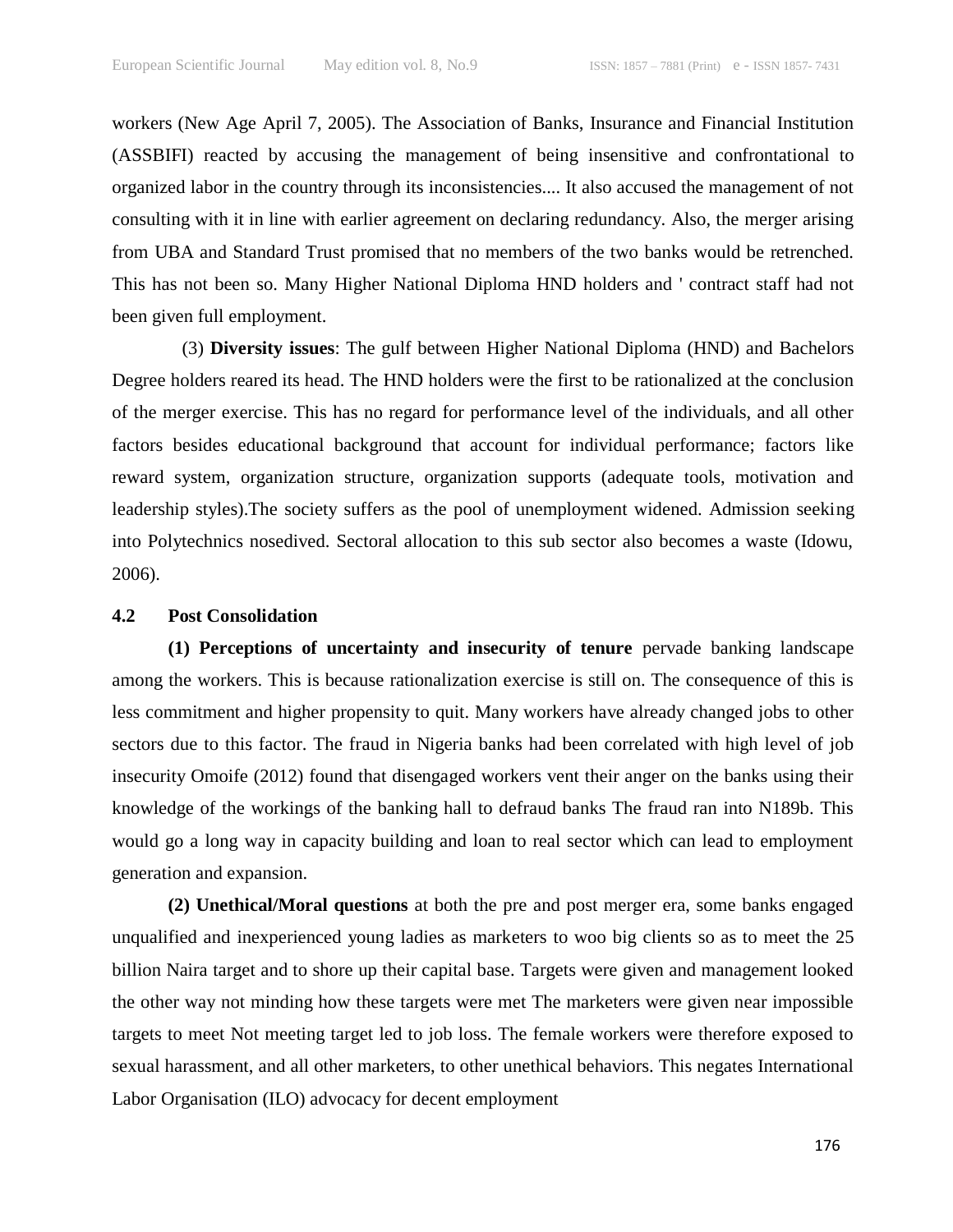(3) **Disillusionment**: arising as a result of differentials in reward package and treatment for similar status and different merging groups, uncertainty of tenure, different career path for seemingly similar educational qualification, prejudices and biases expressed by the management of some of the banks against some groups (merging banks, educational: HND/Bachelors, Federal/ State universities.

(4) **Decent Employment**: A report that has not been officially confirmed is the fact that some banks management asked HND holders to resign and reapply with their National Diploma (ND) qualification. As well, those that attained Bachelors degree or professional certificate are to re apply, serve probationary period in spite of the number of years that had been spent with the banks or the status of such individual. This is also in spite of the glass ceiling on the career path of HND or those possessing lower qualifications. Furthermore, the process of disengaging the workers were at best, immodest. Option of resigning or get retrenched: whichever becomes the lot of the workers, there were complaints of inadequate severance benefits if there was any paid. This is demeaning having no regard for best practice The consequences of all these include:

I. Labor has become cheapened

- II. Unions become weakened
- III. Career opportunity slowed down and
- IV. Perhaps the banks gained and labor and society lost.

### (5). **Corporate Governance Crisis**

Goje (2010) suggested that the weakness experienced by banking sector as regard corporate governance (CA) arrangement may have led to the current state whereby banks cannot safeguard against excessive risk taking. Recapitalization regime exposed the banks to non performing loans (NPL) and margin loan (ML) to the tune of N2.0trullion Naira. The non performing loan (NPL) of some of the banks exceeded their Shareholders Funds (SHF). Eight of the banks Capital Adequacy (CA) was less than 10% and their Deposit Ratio (DR) were less than 25% (Etopidiok, 2009). The diversion of deposits to foreign exchange trading including the transatlantic mortgage and financial crises led to loss of share holders fund values as many banks had to readjust shareholders stock as depicted in table 4.

**Table 4**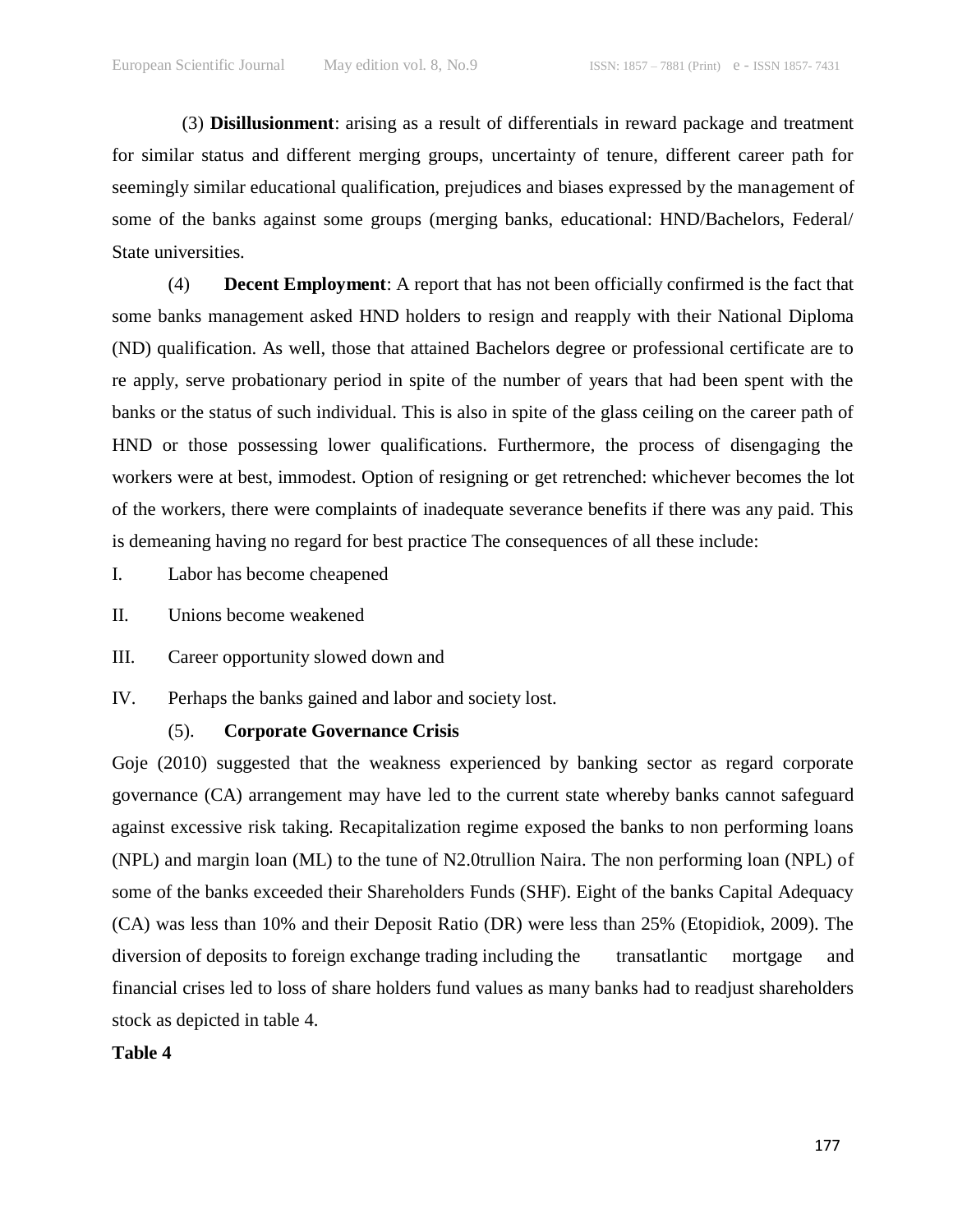# **INSURED BANKS' ADJUSTED SHAREHOLDERS' FUNDS AS AT DECEMBER, 2009 AND 2008**

| S/N            | <b>BANKS</b>                       | <b>SHAREHOLDERS'</b>             | <b>SHAREHOLDERS'</b> |  |
|----------------|------------------------------------|----------------------------------|----------------------|--|
|                |                                    | (N'BILLION FUND*<br><b>FUND*</b> | (N'BILLION           |  |
|                |                                    | 2008                             | 2009                 |  |
| $\mathbf{1}$   | Access Bank Nig. Plc               | 167.22                           | 154.30               |  |
| $\overline{2}$ | Afribank Nigeria Plc               | 127.38                           | (221.69)             |  |
| 3              | <b>Bank PHB Plc</b>                | 243.24                           | (126.84)             |  |
| $\overline{4}$ | Citibank Nigeria Ltd               | 29.40                            | 31.68                |  |
| 5              | Diamond Bank Plc                   | 95.64                            | 98.31                |  |
| 6              | Ecobank Nigeria Plc                | 43.45                            | 26.02                |  |
| $\tau$         | <b>Equitorial Trust Bank Ltd</b>   | 32.38                            | (46.95)              |  |
| 8              | <b>Fidelity Bank Plc</b>           | 129.55                           | 129.99               |  |
| 9              | Finbank Plc                        | 112.86                           | (123.70)             |  |
| 10             | First Bank of Nig. Plc             | 315.75                           | 293.89               |  |
| 11             | First City Monument Bank Plc       | 137.66                           | 132.17               |  |
| 12             | <b>Guaranty Trust Bank Plc</b>     | 130.03                           | 141.82               |  |
| 13             | <b>Intercontinental Bank Plc</b>   | 195.58                           | (336.35)             |  |
| 14             | Oceanic Bank International Plc     | 211.52                           | (192.20)             |  |
| 15             | Skye Bank Plc                      | 96.55                            | 79.56                |  |
| 16             | Spring Bank Plc                    | (48.68)                          | (94.08)              |  |
| 17             | <b>Stanbic IBTC Bank Plc</b>       | 67.22                            | 74.61                |  |
| 18             | <b>Standard Chartered Bank Ltd</b> | 28.47                            | 29.66                |  |
| 19             | <b>Sterling Bank Plc</b>           | 20.58                            | 20.14                |  |
| 20             | <b>Union Bank Plc</b>              | 115.93                           | (38.56)              |  |
| 21             | United Bank for Africa Plc         | 191.44                           | 114.48               |  |
| 22             | Unity Bank Plc                     | 16.94                            | (4.06)               |  |
| 23             | Wema Bank Plc                      | 26.68                            | (3.22)               |  |
| 24             | Zenith Bank Plc                    | 313.39                           | 310.99               |  |
|                | <b>Total</b>                       | 2,802.18                         | 448.99               |  |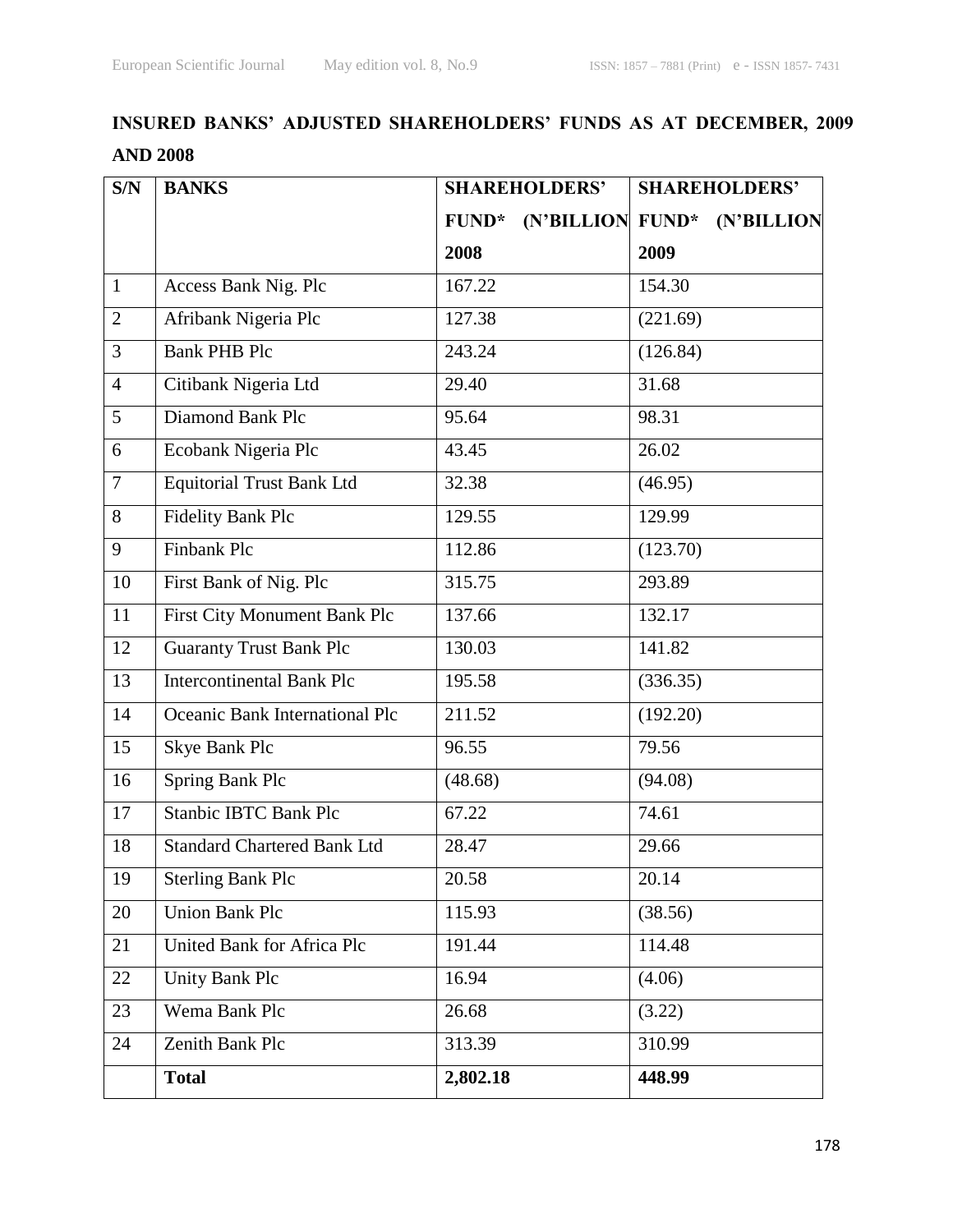### *Source: NDIC Adjusted Shareholders' Fund (Bank returns)*

The Apex Bank Code of Corporate Governance (CCG) set in 2006 and which was mandatory for all banks in the post consolidation era to comply with could not address insider trading, ineffective risk management and control. This accounted for the NPL crisis and therefore necessitated the establishment of Asset Management Corporation of Nigeria (AMCON). The CBN also injected N608b and provided technical assistance by replacing the so called incapable Chief Executive Officers (CEOs) and Executive Director ED of 8 banks with new ones. The corporate governance crises also accounted for percentage decrees in return on equity (ROE) and return on assets (ROA) over the post consolidation years compare to pre consolidation as table 5 illustrates.

### **Table 5**

|                        |                               | Pre-recapitalization |       |       | Post-recapitalization |       |       |
|------------------------|-------------------------------|----------------------|-------|-------|-----------------------|-------|-------|
|                        |                               | 2002                 | 2003  | 2004  | 2006                  | 2007  | 2008  |
| <b>Net</b><br>Interest | Margin                        | 11.16                | 14.88 | 9.12  | 10.47                 | 7.71  | 10.21 |
| $(NM)\%$               |                               |                      |       |       |                       |       |       |
| Yields                 | <b>Asset</b><br><sub>on</sub> | 17.55                | 4.64  | 4.62  | 27.55                 | 20.32 | 18.88 |
| $(YEA)\%$              |                               |                      |       |       |                       |       |       |
| Funding                | Cost                          | $(FC)$ % 8.09        | 9.42  | 9.47  | 13.05                 | 9.63  | 9.66  |
| Return                 | Equity<br><sub>on</sub>       | 86.08                | 00.59 | 99.45 | 41.63                 | 29.11 | 27.23 |
| $(ROE)\%$              |                               |                      |       |       |                       |       |       |
| Return                 | on                            | Asset: 4.52          | 4.13  | 3.96  | 2.63                  | 2.00  | 2.58  |
| $(ROE)\%$              |                               |                      |       |       |                       |       |       |

**Pre and Post 2006 Recapitalization, Performance Evaluation Ratio for Nigeria Banks.**

#### *Source: NDIC Annual Report, Various Issues*

The return on equity (ROE) measuring the rate of return to shareholders that was 99.45% in 2004 (pre-consolidation) fell to 27.23% by 2008. Also, return on assets (ROA) that stood at 3.9% pre consolidation (2004) reduced to 2.58% by 2008. This confirms post modernist/post development postulation that modernity like restructuring/reforms does not bring about organisational efficiency or capacity management loss of investment cannot lead to creation of employment. Also the purported over capacity of resources like labor that were eliminated does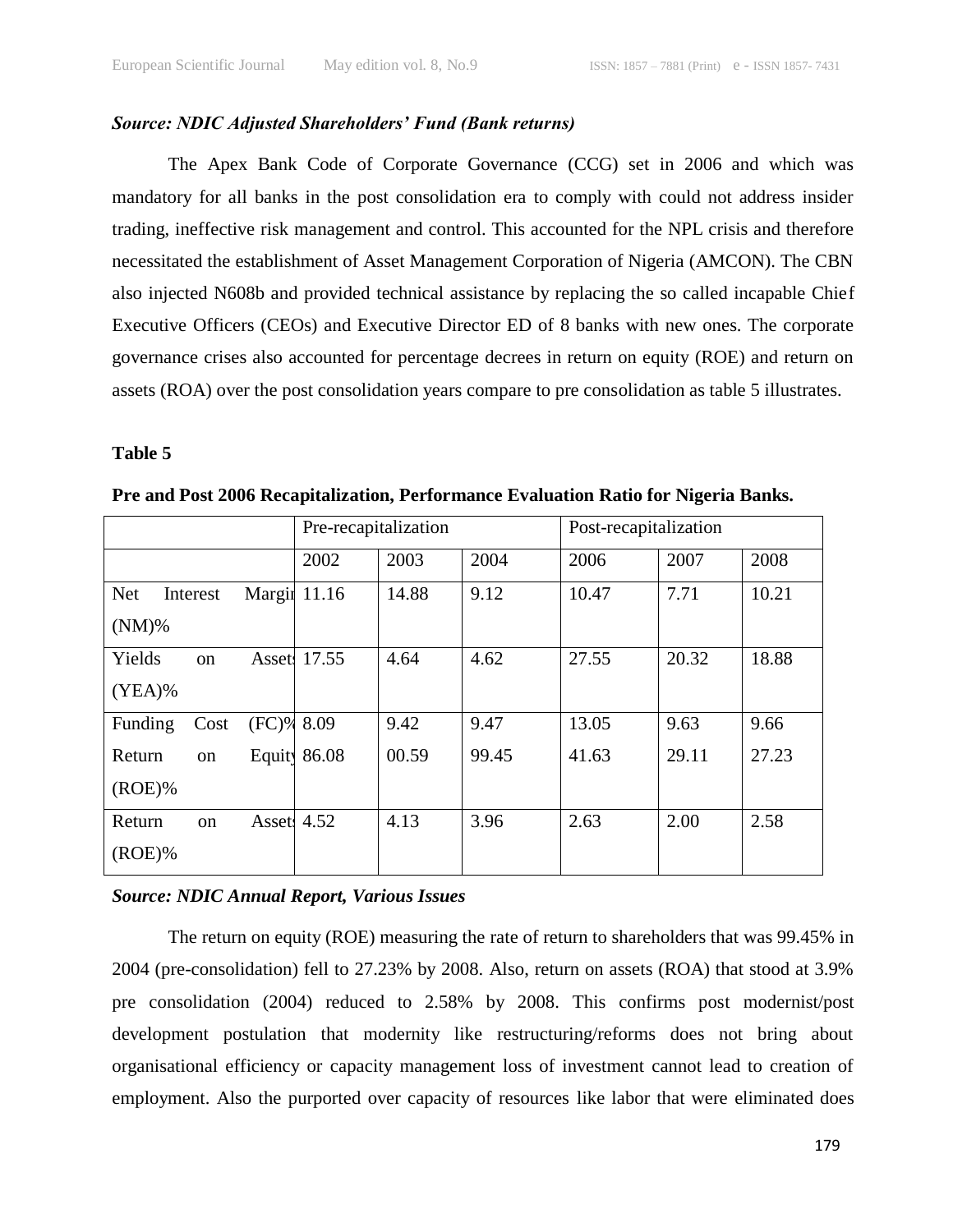not corroborate the result pre-consolidation. Rather disillusionment, inefficiency still pervade banking sub-sector.

### **5.0 Conclusion and Recommendation**

The banking sector is very crucial to economic growth. The consolidation period however reveal sharp practices against labor and society which would not benefit; the society and the labor but the banks themselves in terms of posting huge profits: Organizations like banks always pay lip service to placing premium or value on their workers as usually reported in their annual reports. Human resource practices pre and post recapitalization regime does not confirm that their workers are their assets.

Banking sector recapitalization carne with double edge: benefits and constraints on the economy, the people and the society. While the banks have achieved some efficiency in terms of its operations, treatment of men at work will further deepen unemployment, lead to disillusionment, uncertainty, job dissatisfaction and quitting.

The Nigerian economy is still depressed. The Gross domestic products took a downward turn growing by 2.5% in 2000 compared to 6.9% in 2005 and further went down in 2009 and 2010 (GT bank 2006). Alo (2006) quoted wall street journal and Heritage foundation as rating Nigeria economy as worse of in August 2006 than it was the previous year and described it as "repressed" measured on index of Economic Freedom. The rating for 2011 is no better. Nigeria ranked 106 and scored 56.8% on index of economic freedom for 2010 and therefore grouped as unfree, unlike in the pre consolidation era. To be free means improvement in the overall quality of life and promotion of social and economic life (index of Economic Freedom, 2011). There is the need to manage people well if the objectives of recapitalization are to be met in concrete terms.

#### **Recommendations:**

A lot needs to be done and the following are recommended

1. Institutional machinery should be put in place to address the issue of undervaluing, under utilization of workers. Training and retraining of existing employees to improve their capacity for new demand rather than retrenchment is advocated. The banks' net-worth and profit after tax had increased geometrically (see table 3). The capacity to employ, train and retain more workers and therefore expand employment should not be a constraint as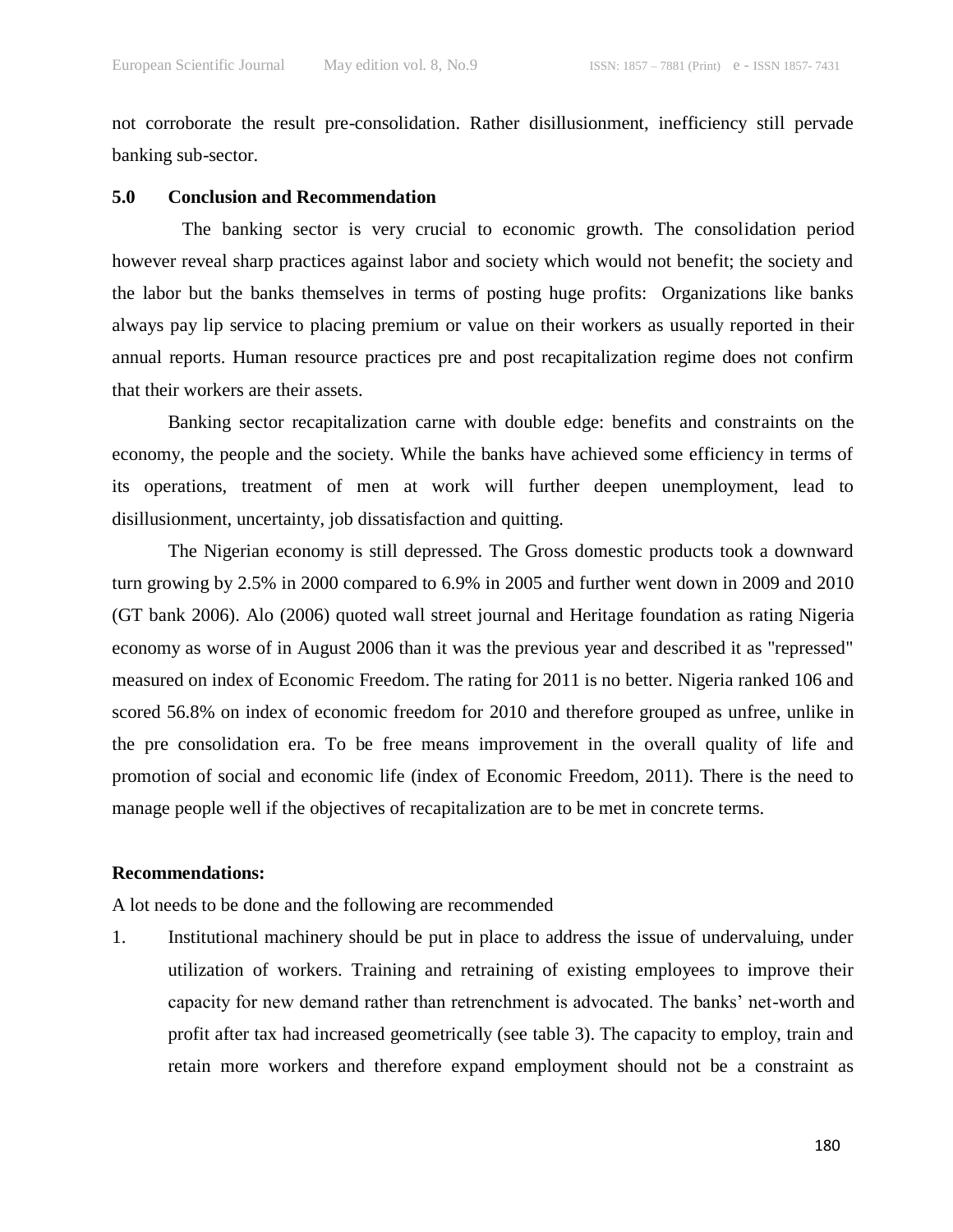expansion of branches to new areas is ongoing and new facilities and instruments are also continually being introduced.

- 2. The federal government and its banking regulatory agencies should do more to ensure creation of employment. In a situation where institutional framework will lead to rationalization, efforts should be made to follow due process, retrain people to retain them in other capacities rather than worsen the unemployment problem.
- 3. Diversity management should be a best practice and this should be included by standard organization of Nigeria (ISON) in conferment of ISO award. Diversity management is a process by which the diverse elements in organization are enabled to release their potential in organizational attainment of goals. This involves valuing and rewarding people for what they are: race, sex, educational background personality disposition and ethnicity. While the presidency made proclamation on HND/Bachelors dichotomy in 2006, legal framework and moral persuasions should be pursued to make organization embrace diversity management as best practices.
- 4. The best practice' principle demands that banking organization in Nigeria should place value on their workers, manage them strategically to release their energy for accomplishment of organizational goals.
- 5. Regulatory bodies should put in place periodic monitoring to ensure compliance with code of corporate governance by banks. Stress test on banks by the CBN should be more frequent and periodic.
- 6. Credit to real sectors Small and Medium Scale Enterprises (SMEs), manufacturing and agriculture to take the largest share of loan. This can lead to expansion of capacity utilization and ultimately employment generation and expansion

#### **References:**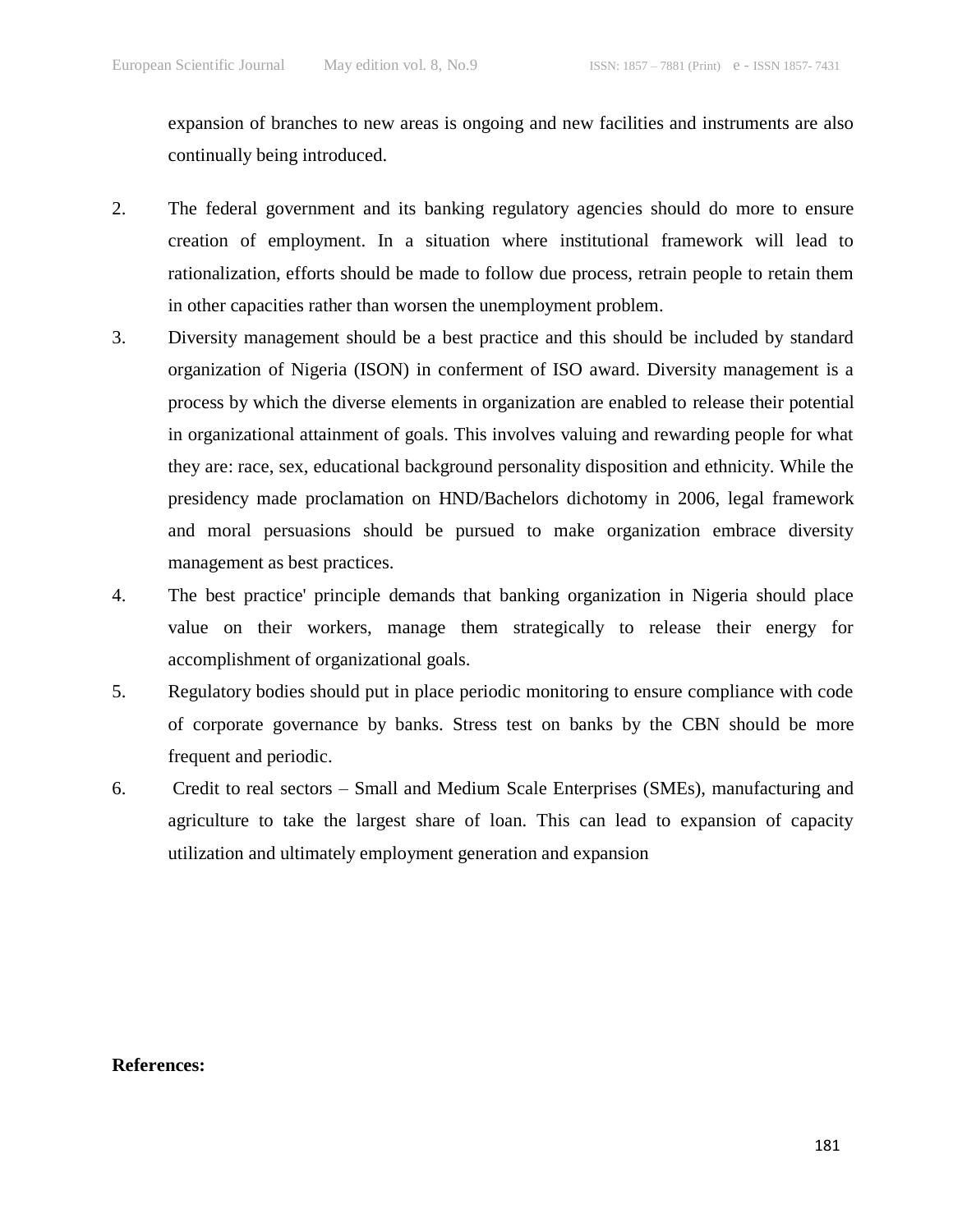Adesina A.A. and Ayo C.K. 2010. An Empirical Investigation of the level of users' acceptance of E-banking in Nigeria. Journal of Internet Banking & Commerce.

Alo O. 2006. Dynamics of Economic reforms in Nigeria: The People issues, A paper presented at the 10th Annual Public lecture of Chartered Institute of Personnel management of Nigeria, Lagos.

Adeyemi, K. S. Banking Sector Consolidation in Nigeria: Issues and Challenges

Alos J. 2002. Building Capabilities for Delivery of Objectives: Putting People First, A paper Presented at the Chartered Institute of Personnel Management Annual Conference, Abuja.

Central Bank of Nigeria (CBN) Publication 2009.

Cowry Research Desk, (2009) A Concise Look at the Milestone, Challenges, Successes and Outlook of the Nigerian Banking System. Cowry Asset Management Limited Nigerian Banking Report

Etopidiok, J. 2009. Nigeria Deposit Insurance Corporation. Workshop for Business Editors Kaduna October.

Fadare S.O. 2010. Recent Banking Sector Reforms and Economic growth in Nigeria idle Eastern. Finance and Economics ISSN: 1450 2889 issue 8 [http://www.erojournals.com/MEFE.tm.](http://www.erojournals.com/MEFE.tm)

Furlong F. 1998. New view of Bank Consolidation FRBSF Economic Letter 98-23 July 24

Goje G. 2010. The Nigerian Banking Sector Reforms in Perspective.

GT Bank 2006. 2006/2007 Interim Report

Idowu O, 2006 Banking Sector Recapitalization: Matters arising for Labor and Nigerian Society. A Paper Presented at the Annual Conference of Nigeria Industrial Relations Association organized by Federal Ministry of Labor and Productivity Dec. 2006 Abuja

Index of Economic Freedom. 2010. The Links Between Economic Opportunity and Prosperity. The heritage Foundation and Wall Street Journal

Kochan T. Bezrukova K., Ely R., Jackson S., Joshi A., Jehn K., Leonard J., David L., and David T., 2002. The Effects of Diversity o Business Performance: Report of the Diversity Research Network, Cambridge MIT Sloan School of Management.

Matanmi, O.O. Tenets and Appeal of Decent Work in an Emerging Market: A paper Presented at the Annual Lecture of Personnel Practitioners' Consultative Association, Ojo

National Mirror Nov. 14, 2005, Vol. 1 No. 15

NEW AGE April 12, 2005, Vol. 3 No. 590

NEW AGE April 7, 2005, Vol. 1. No. 587 p1,4.